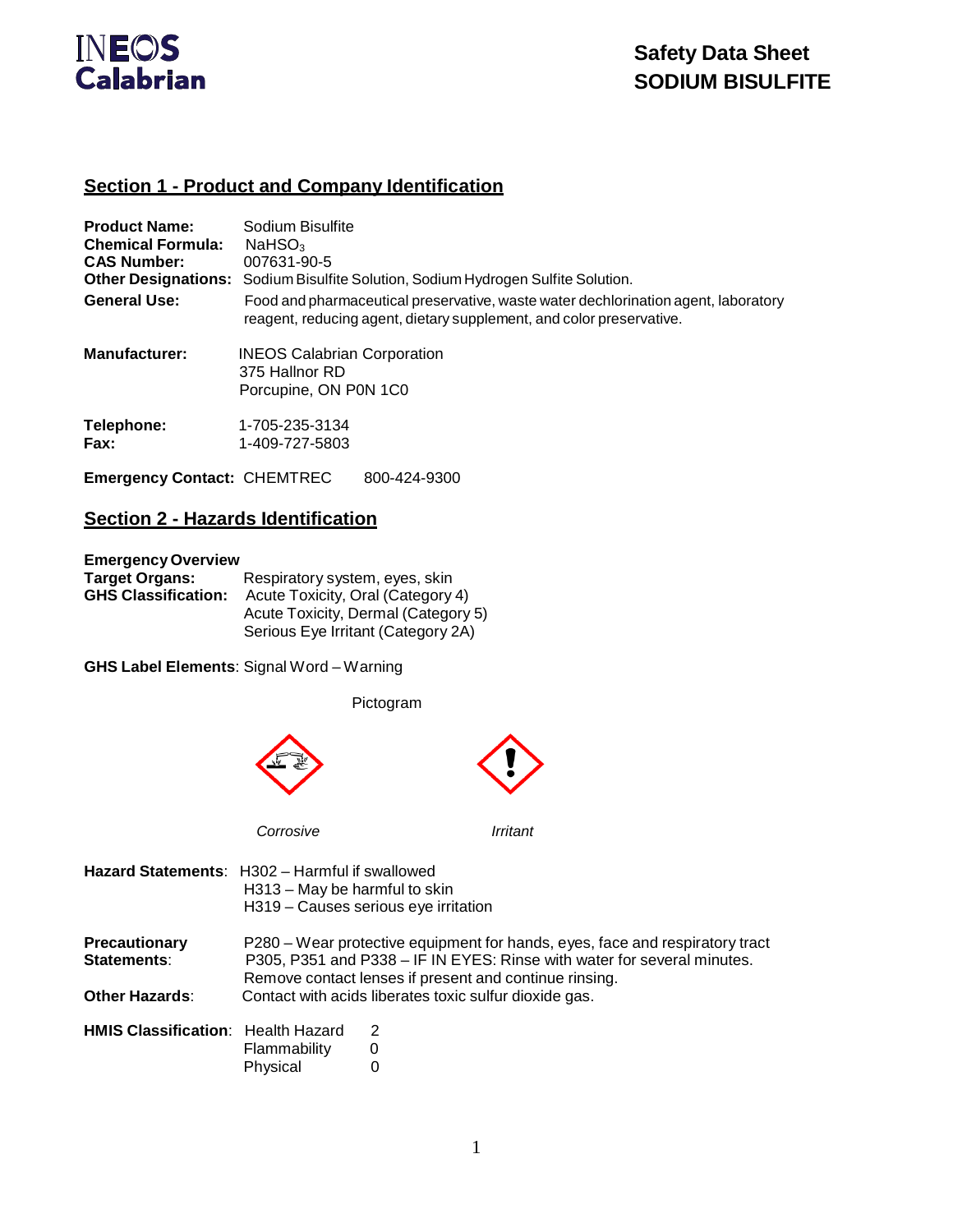

| <b>NFPA Rating:</b>     | <b>Health Hazard</b><br>Fire<br>Reactivity | 2<br>0<br>0 |                                                                                    |
|-------------------------|--------------------------------------------|-------------|------------------------------------------------------------------------------------|
| <b>Potential Health</b> | Inhalation:                                |             | Irritant to respiratory tract                                                      |
| Effects:                | Eve:                                       |             | Irritant                                                                           |
|                         | Skin:                                      |             | Irritant                                                                           |
|                         | Ingestion:                                 |             | Harmful if swallowed                                                               |
|                         | <b>Aggravated Medical Condition:</b>       |             | Capable of provoking bronchospasm in<br>sulfite sensitive individuals with asthma. |

### **Section 3 - Composition / Information on Ingredients**

| <b>Composition</b> | <b>CAS Number</b> | $%$ Wt    |
|--------------------|-------------------|-----------|
| Water              | ٠                 | $50 - 70$ |
| Sodium bisulfite   | 007631-90-5       | $30 - 50$ |
| Sodium Sulfite     | 007757-83-7       | ~1.0      |
| Sodium Sulfate     | 007757-82-6       | < 3.5     |

## **Section 4 - First Aid Measures**

| <u>Exposure Route</u> | <b>Symptom</b>                                             | <b>Treatment</b>                                                                                                     |
|-----------------------|------------------------------------------------------------|----------------------------------------------------------------------------------------------------------------------|
| Inhalation:           | Sore throat, shortness of<br>breath coughing, and          | Remove from exposure to fresh air. Seek<br>medical attention in severe cases or if                                   |
| Eye Contact:          | congestion.<br>Irritation to eyes and mucous<br>membranes. | recovery is not rapid.<br>Irrigate with water until no evidence of<br>chemical remains. Obtain medical<br>attention. |
| <b>Skin Contact:</b>  | Irritation, itching, dermatitis                            | Wash with soap and drench with water.<br>Remove contaminated clothing<br>and wash before reuse.                      |
| Ingestion:            | Irritation to mucous membranes.                            | Give large quantities of water or milk<br>immediately. Obtain medical attention.                                     |

**Seek appropriate medical attention** *and provide this SDS to attending doctor* **Note to physician: Exposure may aggravate acute or chronic asthma, emphysema and bronchitis.**

## **Section 5 - Fire-Fighting Measures**

| <b>Flash Point:</b>                       | Not combustible.                                                     |
|-------------------------------------------|----------------------------------------------------------------------|
| <b>Flash Point Method:</b>                | Not Applicable.                                                      |
| <b>Burning Rate:</b>                      | Not Applicable.                                                      |
| <b>Auto Ignition Temperature:</b>         | Not Applicable.                                                      |
| LEL:                                      | Not Applicable.                                                      |
| UEL:                                      | Not Applicable.                                                      |
| <b>Flammability Classification:</b>       | Not Flammable.                                                       |
| <b>Extinguishing Media:</b>               | Use extinguishing agent appropriate for surrounding fire conditions. |
| <b>Unusual Fire or Explosion Hazards:</b> | None indicated.                                                      |
| <b>Hazardous Combustion Product:</b>      | May release hazardous gas.                                           |
| <b>Fire-Fighting Instructions:</b>        | Do not release runoff from fire control methods to sewers or         |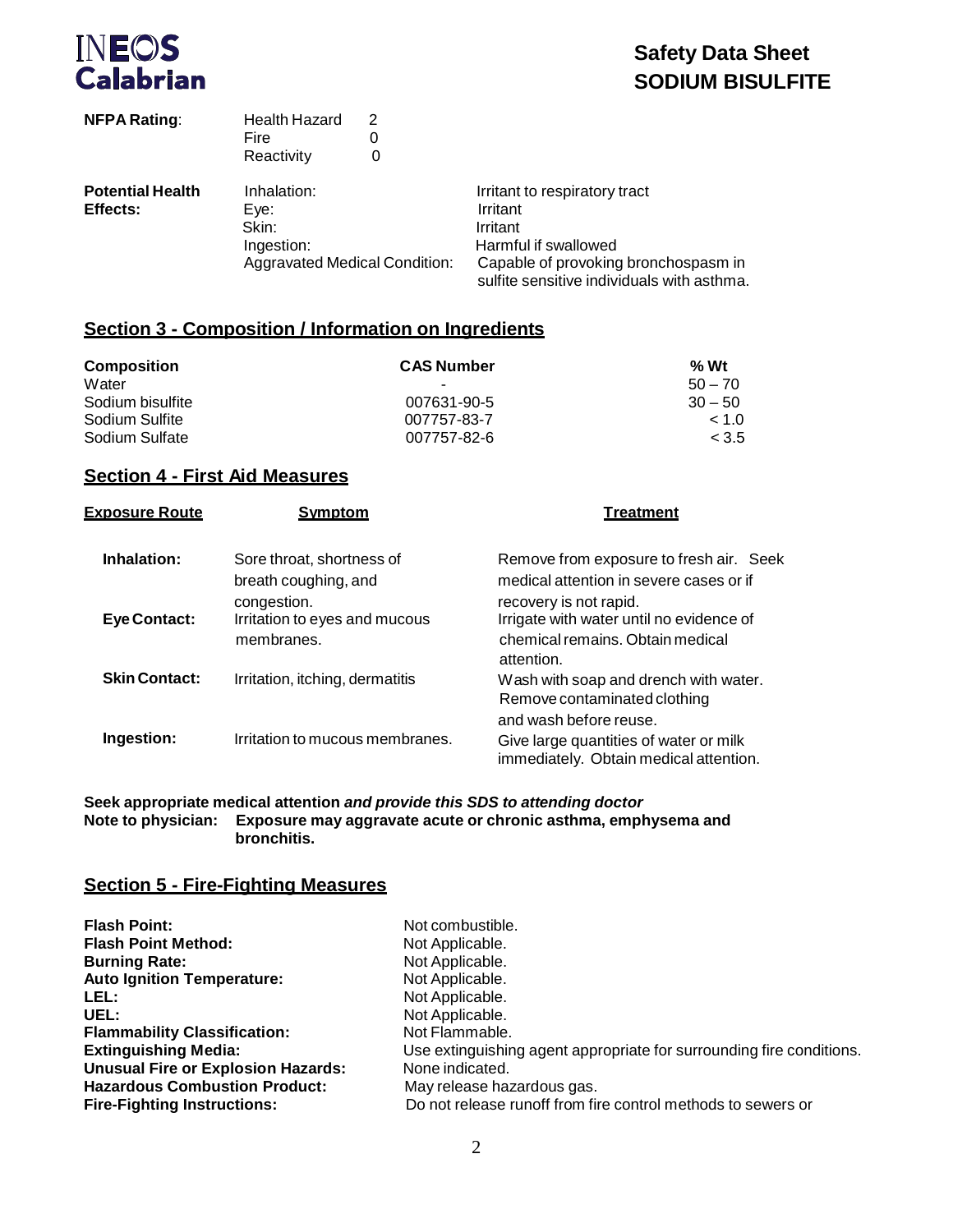

| <b>Fire-Fighting Equipment:</b>                                                                                                                                                                                                                                                                                                                | waterways.<br>Because fire may produce toxic thermal decomposition products,<br>wear a self-contained breathing apparatus (SCBA) with a full<br>face piece operated in pressure-demand or positive- pressure<br>mode.                                                                                                                                  |
|------------------------------------------------------------------------------------------------------------------------------------------------------------------------------------------------------------------------------------------------------------------------------------------------------------------------------------------------|--------------------------------------------------------------------------------------------------------------------------------------------------------------------------------------------------------------------------------------------------------------------------------------------------------------------------------------------------------|
| <b>Section 6 - Accidental Release Measures</b>                                                                                                                                                                                                                                                                                                 |                                                                                                                                                                                                                                                                                                                                                        |
| Spill / Leak Procedures:<br><b>Small Spills / Leaks:</b>                                                                                                                                                                                                                                                                                       | Wear appropriate PPE - See Section 8.<br>Spills can be neutralized with an alkaline material such as<br>caustic soda. Leaks may be located by spraying the area<br>with ammonium hydroxide solution which forms a white<br>fume in the presence of sulfur dioxide.                                                                                     |
| Large Spills / Leaks:<br><b>Containment:</b>                                                                                                                                                                                                                                                                                                   | Large spills should be handled according to a predetermined plan.<br>For large spills, dike far ahead of contaminated runoff for later<br>disposal.                                                                                                                                                                                                    |
| <b>Section 7 - Handling and Storage</b>                                                                                                                                                                                                                                                                                                        |                                                                                                                                                                                                                                                                                                                                                        |
| <b>Handling Precautions:</b><br><b>Storage Requirements:</b>                                                                                                                                                                                                                                                                                   | Avoid contact with product. Do not breathe dust or vapor.<br>Store in areas, away from heat and moisture and protect from<br>physical damage. Segregate from acids and oxidizers.                                                                                                                                                                      |
| <b>Section 8 - Exposure Controls / Personal Protection:</b>                                                                                                                                                                                                                                                                                    |                                                                                                                                                                                                                                                                                                                                                        |
| <b>Component: Sodium Bisulfite</b>                                                                                                                                                                                                                                                                                                             | CAS Number: 007631-90-5                                                                                                                                                                                                                                                                                                                                |
| <b>ACGIH (TLV)</b>                                                                                                                                                                                                                                                                                                                             | TWA: $5 \text{ mg/m}^3$                                                                                                                                                                                                                                                                                                                                |
| <b>OSHA (PEL)</b>                                                                                                                                                                                                                                                                                                                              | TWA: $5 \text{ mg/m}^3$                                                                                                                                                                                                                                                                                                                                |
| <b>NIOSH (REL)</b>                                                                                                                                                                                                                                                                                                                             | TWA: $5 \text{ mg/m}^3$                                                                                                                                                                                                                                                                                                                                |
| <b>IDLH</b> – None established                                                                                                                                                                                                                                                                                                                 |                                                                                                                                                                                                                                                                                                                                                        |
| <b>IDLH - Immediately Dangerous to Life or Health</b><br>PEL - Permissible Exposure Limit<br><b>REL</b> - Recommended Exposure Limit<br><b>TLV - Threshold Limit Value</b><br><b>ACGIH</b> - American Conference of Governmental Industrial Hygienists<br><b>TWA</b> - Time Weighted Average based on 8 hour exposure days and a 40 hour week. |                                                                                                                                                                                                                                                                                                                                                        |
| <b>Ventilation:</b><br>exhaust                                                                                                                                                                                                                                                                                                                 | Provide general or local exhaust ventilation systems to maintain airborne<br>below OSHA limits (Sec.<br>Concentrations<br>2). Local<br>ventilation is preferred because it prevents contaminant<br>dispersion into the work area by controlling it at the source.                                                                                      |
| <b>Respiratory Protection:</b><br>respirator<br>protection for given<br>presence of<br>operations (cleaning<br><b>Warning! Air-</b>                                                                                                                                                                                                            | Follow OSHA respirator regulations (29 CFR 1910.134) and, if<br>necessary, wear a MSHA/NIOSH-approved respirator. Select<br>based on its suitability to provide adequate worker<br>working conditions, level of airborne contamination,<br>sufficient oxygen. For emergency or non-routine<br>spills, reactor vessels, or storage tanks), wear a SCBA. |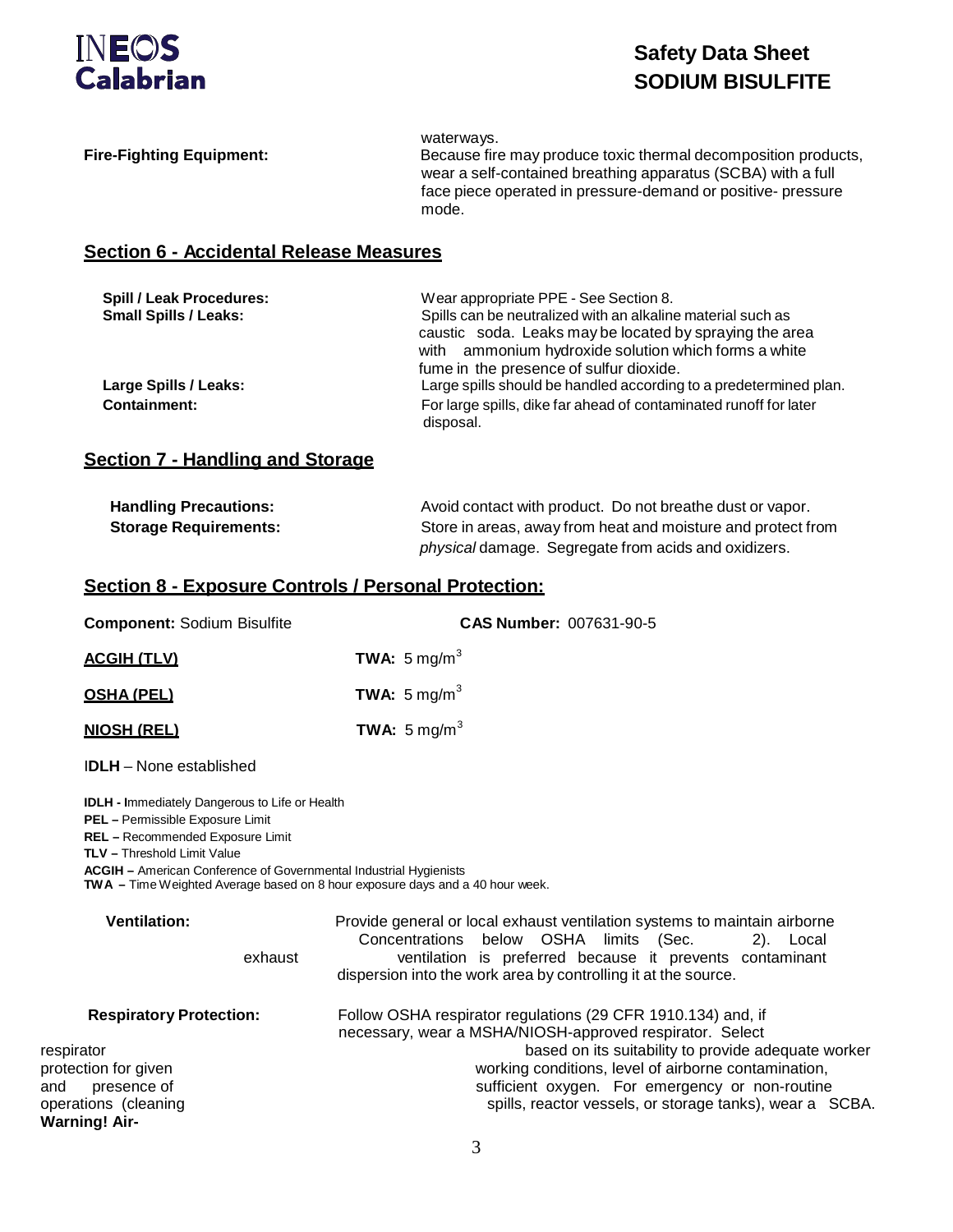

|         | purifying respirators do not protect workers in |  |
|---------|-------------------------------------------------|--|
| oxygen- | deficient atmospheres.                          |  |

| <b>Protective Clothing / Equipment:</b><br>per<br><b>Safety Stations:</b> | Wear protective gloves, boots, and clothing when necessary to prevent<br>excessive skin contact. Wear protective eyeglasses or goggles,<br>OSHA eye- and face-protection regulations (29 CFR 1910.133).<br>Make emergency eyewash stations, showers, and washing facilities<br>available in the work area. |
|---------------------------------------------------------------------------|------------------------------------------------------------------------------------------------------------------------------------------------------------------------------------------------------------------------------------------------------------------------------------------------------------|
| <b>Contaminated Equipment:</b>                                            | Remove this material from personal protective equipment as needed.<br>Do not eat, drink, or smoke in work areas. Practice good personal<br>hygiene after using this material, especially before food or beverage<br>consumption.                                                                           |

## **Section 9 - Physical and Chemical Properties**

| <b>Physical State:</b>                 | Liquid                       | <b>Water Solubility:</b> | <b>NA</b>           |
|----------------------------------------|------------------------------|--------------------------|---------------------|
| Appearance:                            | Yellow                       | Other Solubility:        | ΝA                  |
| <b>Odor Threshold:</b>                 | Pungent SO <sub>2</sub> odor | <b>Boiling Point:</b>    | $205$ <sup>OF</sup> |
| <b>Vapor Pressure:</b>                 | NA.                          | <b>Freezing Point:</b>   | 26 OF               |
| Vapor Density (Air=1):                 | <b>NA</b>                    | <b>Melting Point:</b>    |                     |
| <b>Formula Weight:</b>                 | 104                          | <b>Evaporation Rate:</b> | Normal.             |
| Density:                               | NA.                          | pH:                      | $2.9 - 4.9$         |
| Specific Gravity (H <sub>2</sub> O=1): | $1.3 - 1.4$                  | % Volatile:              | <b>NA</b>           |

## **Section 10 - Stability & Reactivity**

| Stability:                                         | Stable under normal conditions.                                                                                                                                                                                                                                                                                                                                                                                                                                                                                                                                                                                                                                                                                                                     |
|----------------------------------------------------|-----------------------------------------------------------------------------------------------------------------------------------------------------------------------------------------------------------------------------------------------------------------------------------------------------------------------------------------------------------------------------------------------------------------------------------------------------------------------------------------------------------------------------------------------------------------------------------------------------------------------------------------------------------------------------------------------------------------------------------------------------|
| <b>Polymerization:</b>                             | Hazardous polymerization will not occur.                                                                                                                                                                                                                                                                                                                                                                                                                                                                                                                                                                                                                                                                                                            |
|                                                    | <b>Chemical Incompatibilities:</b> Sodium Bisulfite Solutions may release toxic and hazardous fumes of sulfur<br>oxides, including sulfur dioxide. Acute poisoning from sulfur dioxide is rare<br>because the gas is easily detected. It is so irritating that contact cannot be<br>tolerated. Symptoms include coughing, hoarseness, sneezing, tearing, and<br>breathing difficulty. However, workers who cannot escape high<br>accidental exposure may suffer severe pulmonary damage which can be fatal.<br>Contact with powdered potassium, sodium metals, alkali, and oxidizing agents<br>produce violent reactions. Reacts with water and steam to form corrosive<br>sulfurous acid. Reacts with chlorates to form unstable chlorine dioxide. |
| <b>Conditions to Avoid:</b>                        | Avoid excessive heat, or open flame.                                                                                                                                                                                                                                                                                                                                                                                                                                                                                                                                                                                                                                                                                                                |
| <b>Hazardous Decomposition</b><br><b>Products:</b> | May release hazardous sulfur dioxide gas                                                                                                                                                                                                                                                                                                                                                                                                                                                                                                                                                                                                                                                                                                            |

## **Section 11 - Toxicological Information**

|                                                                                              |  |  | Eye Effects (rabbit): Not available. Acute Inhalation Effects (rat): Not available. Skin  |  |  |  |  |  |  |  |                                                                        |
|----------------------------------------------------------------------------------------------|--|--|-------------------------------------------------------------------------------------------|--|--|--|--|--|--|--|------------------------------------------------------------------------|
|                                                                                              |  |  | <b>Effects (rabbit):</b> Not available. Acute Oral Effects (rat): $LD_{50} = 2,000$ mg/kg |  |  |  |  |  |  |  |                                                                        |
| IARC, NTP, and OSHA do not list Sodium Bisulfite as a carcinogen.<br><b>Carcinogenicity:</b> |  |  |                                                                                           |  |  |  |  |  |  |  |                                                                        |
| <b>Chronic Effects:</b>                                                                      |  |  |                                                                                           |  |  |  |  |  |  |  | Prolonged or repeated exposure may cause dermatitis, and sensitization |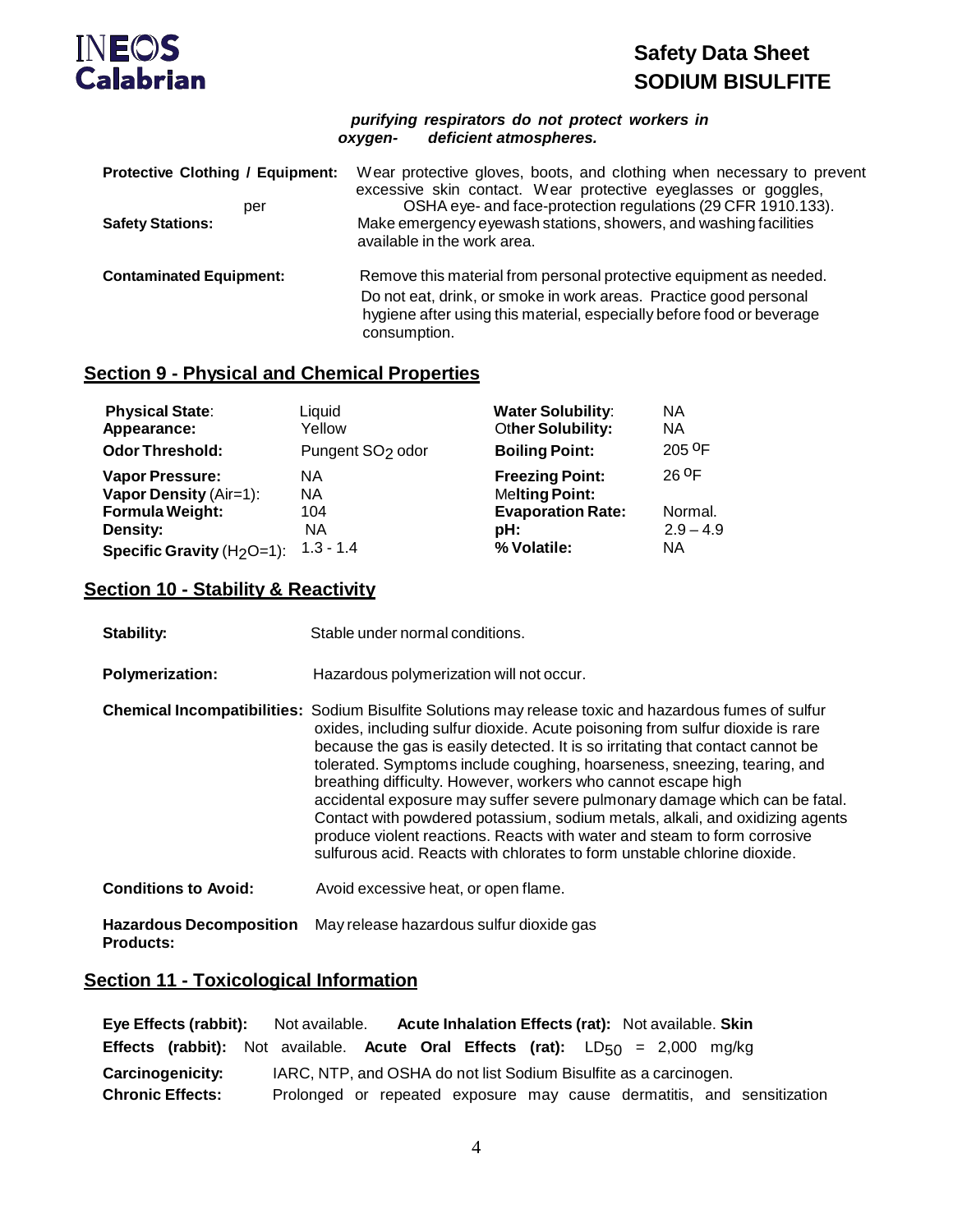

reactions. Exposure to asthmatic, atopic and sulfite sensitive individuals may result in severe bronchioconstriction and reduced levels in forced expiratory volume. Decomposition of sodium bisulfite solutions may release toxic and hazardous fumes of sulfur oxides, including sulfur dioxide, which may cause permanent pulmonary impairments from acute and chronic exposure. *The Immediately Dangerous to Life or Health (IDLH) level for SO2 is 100 ppm.*

**Aquatic Toxicity:** The toxicity threshold of Sodium Bisulfite (100 hr. at 23 degrees Celsius) to Daphnia Magna has been reported to be 102 mg/l. In the presence of additional sodium salts, this threshold may be lower. For minnows, exposed for 6 hours to sodium bisulfite solution in distilled water at 19 degrees Celsius it was 60-65 mg/l, and in hard water at 18 degrees Celsius it was 80-85 mg/l.

> The 24, 48, and 96 hour LC50 value was 240 mg/l for the mosquito-fish (Gambusia affinis in turbid water at 17 - 22 degree Celsius.

#### **Section 12 - Ecological Information**

| Ecotoxicity:                      | Sodium Bisulfite is a non hazardous solution commonly used as a waste water<br>dechlorination agent. High concentrations will contribute to elevated chemical<br>oxygen demand in aquatic environments. |
|-----------------------------------|---------------------------------------------------------------------------------------------------------------------------------------------------------------------------------------------------------|
| <b>Environmental Transport:</b>   | Soluble in water.                                                                                                                                                                                       |
| <b>Environmental Degradation:</b> | Rapid biological decomposition.                                                                                                                                                                         |
| <b>Soil Absorption/Mobility:</b>  | Slight.                                                                                                                                                                                                 |

#### **Section 13 - Disposal Considerations**

| Disposal:                                | Waste determinations typically consider Sodium<br>Bisulfite contaminated materials to be non-hazardous. |  |  |  |  |
|------------------------------------------|---------------------------------------------------------------------------------------------------------|--|--|--|--|
| <b>Disposal Regulatory Requirements:</b> | Follow applicable Federal, state and local regulations.                                                 |  |  |  |  |
| <b>Container Cleaning and Disposal:</b>  | Follow applicable Federal, state and local regulations.                                                 |  |  |  |  |

#### **Section 14 - Transport Information**

|           | Bisulfites, aqueous solutions, n.o.s. |
|-----------|---------------------------------------|
|           |                                       |
| Corrosive |                                       |
|           |                                       |
| ΝA        |                                       |
| UN2693    |                                       |
| Ш         |                                       |
| Required  |                                       |
| (RQ)      | 5,000 Lbs                             |
|           | Sodium Bisulfite<br>8 - Corrosive     |